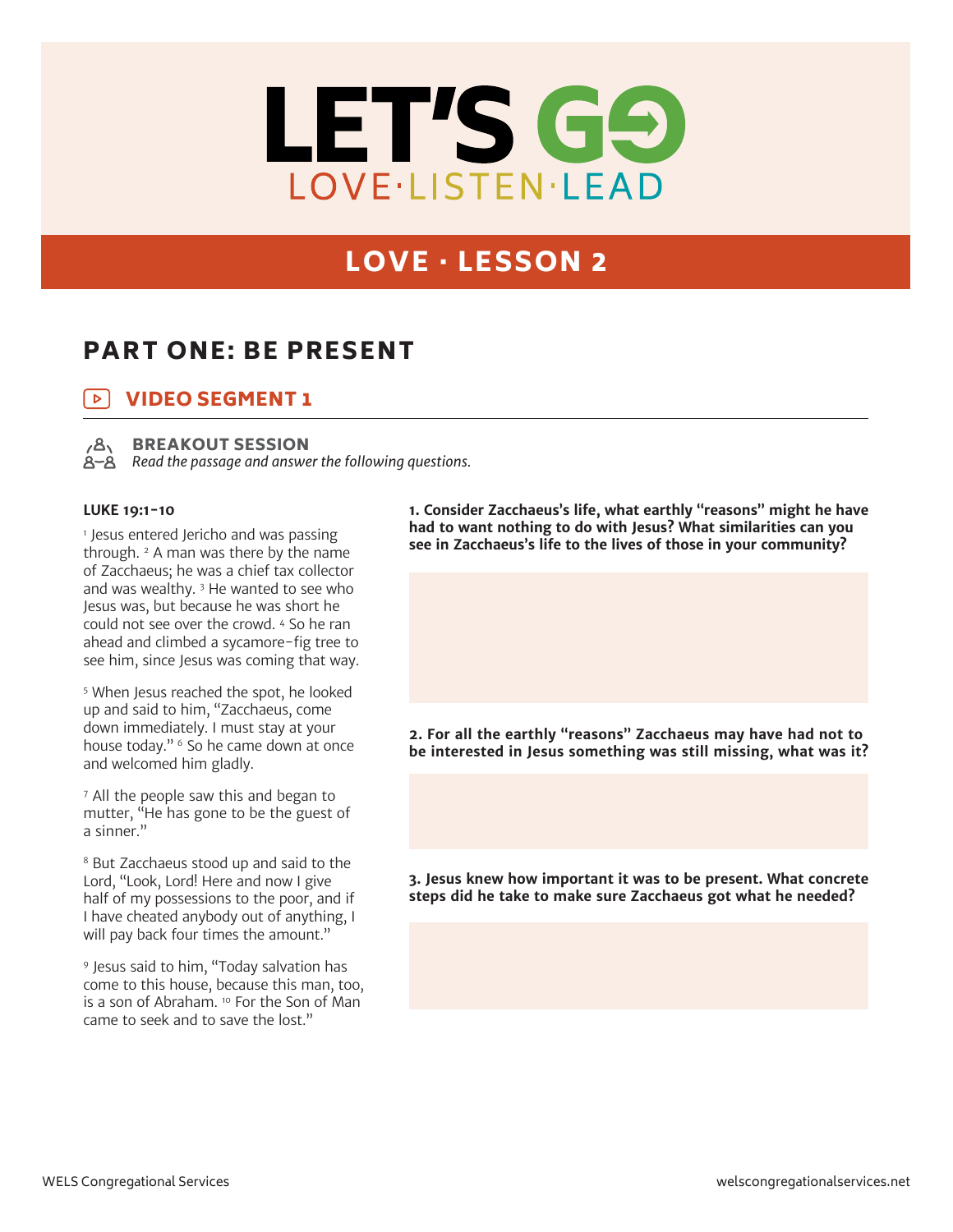#### $\triangleright$ VIDEO SEGMENT 2

**Propinquity comes from the Latin word for \_\_\_\_\_\_\_\_\_\_\_\_\_\_. It's also known as the \_\_\_\_\_\_\_\_\_\_\_\_\_ effect. Proximity Mathematics • Unhurried time + Proximity + Doing Something = \_\_\_\_\_\_\_\_\_\_\_\_\_\_\_\_\_ • Conversations + Vulnerability = \_\_\_\_\_\_\_\_\_\_\_\_\_\_\_\_\_** *While watching segment 2, fill in the blanks.*



## **BREAKOUT SESSION**

*Take a few minutes individually to list all your "communities." A good definition of "community" is anyone you regularly spend time with. Spend some time and dig down, you'll be surprised how many people's lives you actually touch. Here are a couple of examples.*

- *• Your kids' sports games.*
- *• Where you get morning coffee.*
- **• • • • •**

*In your group, brainstorm ideas for being present in the lives of the people around you. Here are a couple of examples.*

- *• BBQ in the front of your house not the back.*
- *• Hang out at the dog park/walk your dog.*
- **• • • • • •**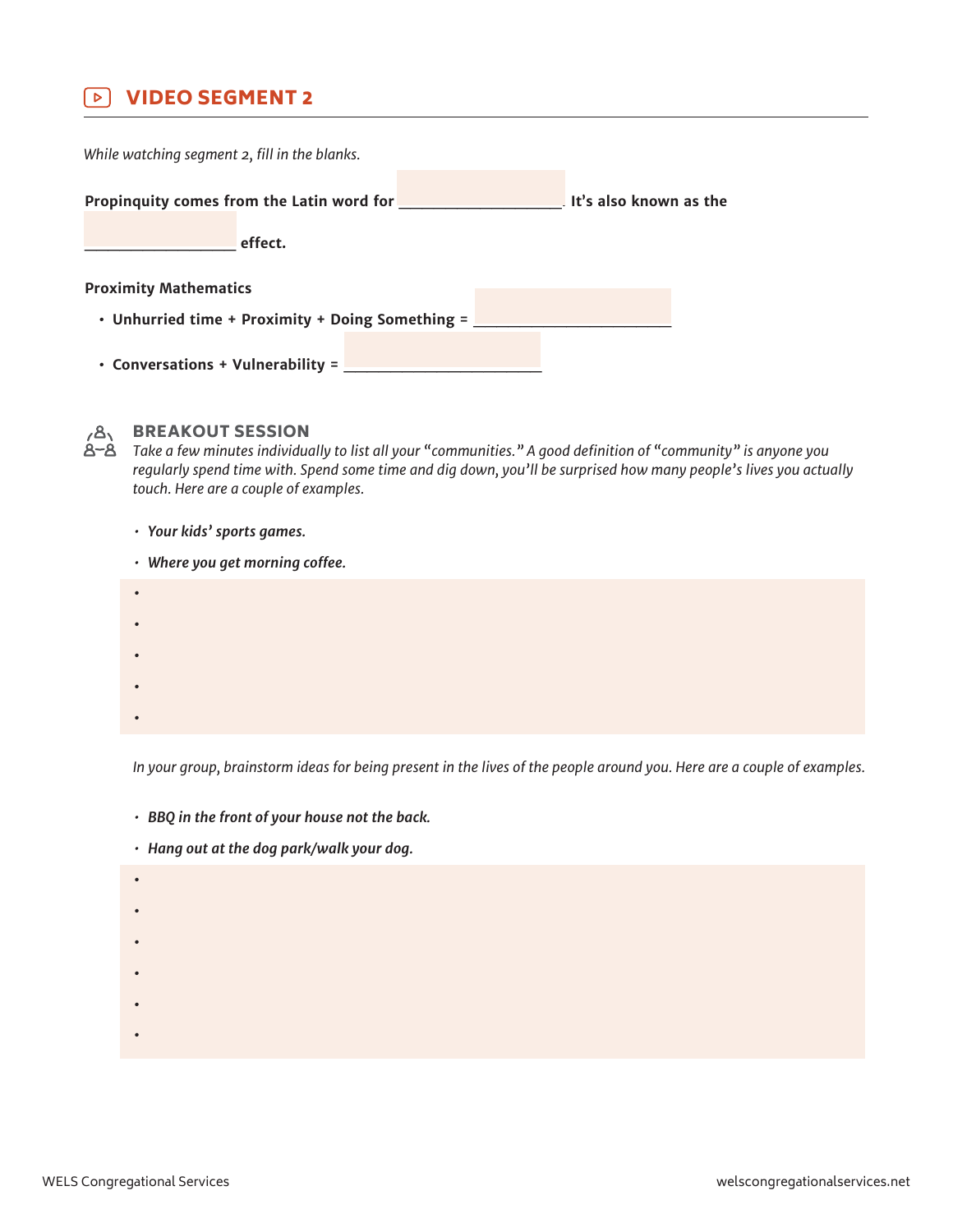# PART TWO: BE PERSISTENT

#### | ⊳ | VIDEO SEGMENT 3



## BREAKOUT SESSION

*Read the passage together*

### **READ JOHN 4:1-26**

1 Now Jesus learned that the Pharisees had heard that he was gaining and baptizing more disciples than John— 2 although in fact it was not Jesus who baptized, but his disciples. 3 So he left Judea and went back once more to Galilee.

4 Now he had to go through Samaria. 5 So he came to a town in Samaria called Sychar, near the plot of ground Jacob had given to his son Joseph. <sup>6</sup> Jacob's well was there, and Jesus, tired as he was from the journey, sat down by the well. It was about noon.

<sup>7</sup> When a Samaritan woman came to draw water, Jesus said to her, "Will you give me a drink?" <sup>8</sup> (His disciples had gone into the town to buy food.)

9 The Samaritan woman said to him, "You are a Jew and I am a Samaritan woman. How can you ask me for a drink?" (For Jews do not associate with Samaritans.)

<sup>10</sup> Jesus answered her, "If you knew the gift of God and who it is that asks you for a drink, you would have asked him and he would have given you living water."

<sup>11</sup> "Sir," the woman said, "you have nothing to draw with and the well is deep. Where can you get this living water? <sup>12</sup> Are you greater than our father Jacob, who gave us the well and drank from it himself, as did also his sons and his livestock?"

<sup>13</sup> Jesus answered, "Everyone who drinks this water will be thirsty again, <sup>14</sup> but whoever drinks the water I give them will never thirst. Indeed, the water I give them will become in them a spring of water welling up to eternal life."

<sup>15</sup> The woman said to him, "Sir, give me this water so that I won't get thirsty and have to keep coming here to draw water."

<sup>16</sup> He told her "Go, call your husband and come back."

<sup>17</sup> "I have no husband," she replied.

Jesus said to her, "You are right when you say you have no husband. 18 The fact is, you have had five husbands, and the man you now have is not your husband. What you have just said is quite true."

 $19$  "Sir," the woman said, "I can see that you are a prophet.  $20$  Our ancestors worshiped on this mountain, but you Jews claim that the place where we must worship is in Jerusalem."

<sup>21</sup> "Woman," Jesus replied, "believe me, a time is coming when you will worship the Father neither on this mountain nor in Jerusalem. <sup>22</sup> You Samaritans worship what you do not know; we worship what we do know, for salvation is from the Jews. <sup>23</sup> Yet a time is coming and has now come when the true worshipers will worship the Father in the Spirit and in truth, for they are the kind of worshipers the Father seeks. 24 God is spirit, and his worshipers must worship in the Spirit and in truth."

<sup>25</sup> The woman said, "I know that Messiah" (called Christ) "is coming. When he comes, he will explain everything to us."

 $26$  Then Jesus declared, "I, the one speaking to you  $-1$  am he."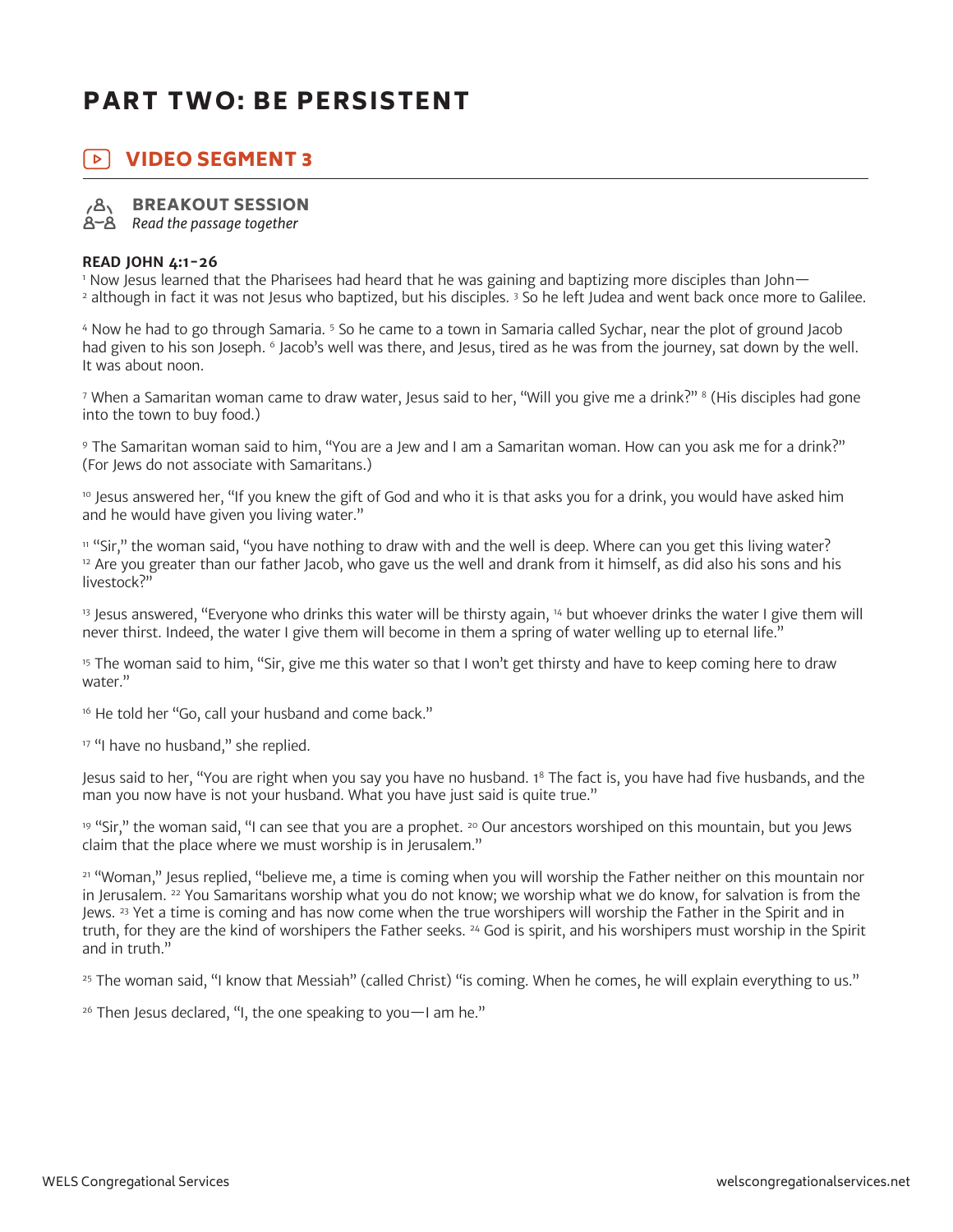**1. What reasons might Jesus have had to not be persistent in this relationship?**

**2. What parts of this woman's life may have looked "messy"?**

**3. Ultimately Jesus brought something to this messy life. What was it?**

### VIDEO SEGMENT 4  $\triangleright$

*While watching segment 4, answer the following questions.*

*1. What are the dangers of thinking outreach needs to be perfectly planned and carried out?*

*2. What is the danger of thinking outreach can be completely unplanned and unintentional?*

*3. In what way do we want our outreach to be like Albrecht Durer's praying hands?*

*4. What three pieces of advice did Pastor Spiegelberg share about our outreach?*

| Be        |  |
|-----------|--|
| <b>Be</b> |  |
| Be        |  |